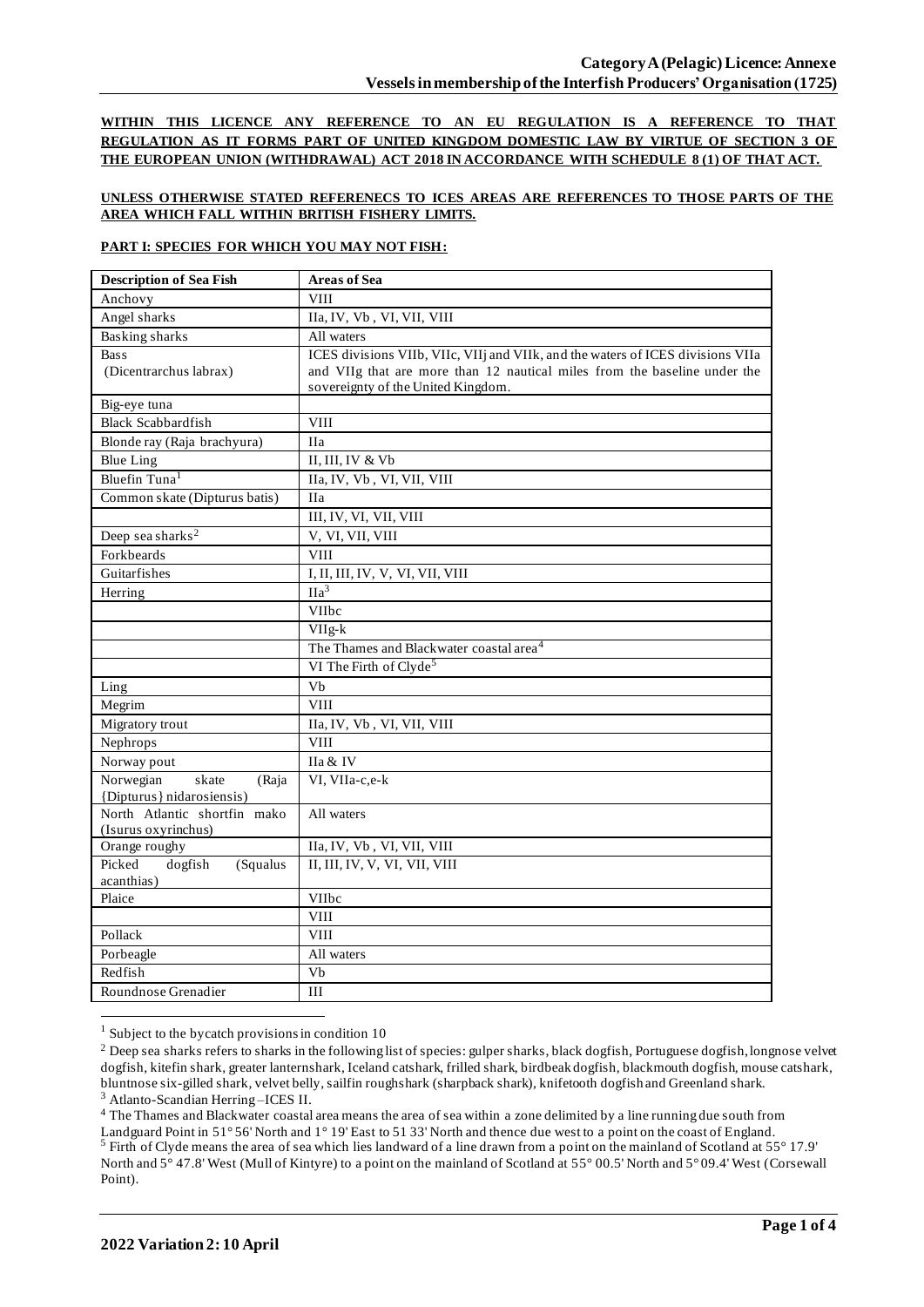| Salmon                                          | IIa, IV, Vb, VI, VII, VIII                   |  |  |  |
|-------------------------------------------------|----------------------------------------------|--|--|--|
| Sandeels                                        | Scottish Inshore Waters <sup>6</sup>         |  |  |  |
| <b>Skates and Rays</b>                          | <b>VIII</b>                                  |  |  |  |
| Small-eyed<br>(Raja<br>ray<br>microocellata)    | IIa, IV, VIa, VIb, VIIa-c, VIIe and VIIh-k   |  |  |  |
| Smooth<br>lanternshark<br>(Etmopterus pusillus) | IIa, IV                                      |  |  |  |
|                                                 | I, V, VI, VII, VIII                          |  |  |  |
| Sole                                            | <b>VIIbc</b>                                 |  |  |  |
|                                                 | <b>VIII</b>                                  |  |  |  |
| Starry Ray (Amblyraja radiata)                  | IIa, IIIa, IV, VIId                          |  |  |  |
| Thornback ray (Raja clavata)                    | <b>IIIa</b>                                  |  |  |  |
| Tope shark (Galeorhinus galeus)                 | When taken with longlines in IIa, IV; and in |  |  |  |
|                                                 | I, V, VI, VII, VIII                          |  |  |  |
| Undulate Ray (Raja undulata)                    | VI                                           |  |  |  |
| White sharks                                    | IIa, IV, Vb, VI, VII, VIII                   |  |  |  |
| White Skate (Rostroraja alba)                   | VI, VII, VIII                                |  |  |  |
| Whiting                                         | <b>VIII</b>                                  |  |  |  |

## **SPECIES FOR WHICH YOU MAY NOT FISH CONTINUED**

| <b>SPECIES</b>       | <b>SEA AREAS</b>                                                              |
|----------------------|-------------------------------------------------------------------------------|
|                      | VI: Vb                                                                        |
| Greater Silver Smelt | <b>IIa</b>                                                                    |
| Lemon Sole & Witches | IIa and IV                                                                    |
| Ling                 | <b>IIa</b>                                                                    |
| Tusk                 | <b>IIa</b>                                                                    |
| Mackerel             | IVa Flexibility box <sup>7</sup> (Seasonal closure 15th February – 31st July) |

### DEEP SEA

| <b>Black Scabbardfish</b> | IIa & IV          |
|---------------------------|-------------------|
|                           | Vb, VI, VII       |
| <b>Blue Ling</b>          | IIa & IV          |
|                           | Vb, VI, VII       |
| Forkbeards                | IIa & IV          |
| Greenland Halibut         | IIa & IV, Vb & VI |
| Roundnose Grenadier       | <b>VIII</b>       |

## **PART II: QUOTA LIMITATIONS OF TAC STOCKS**

<sup>&</sup>lt;sup>6</sup> "Scottish inshore waters" means the sea adjacent to the coast of Scotland and to the landward of a limit of 6 nautical miles from the baseline from which the territorial sea is measured, up to the mean high water mark of ordinary spring tides.

 $<sup>7</sup>$  Mackerel caught in ICES Division IVa in the periods between 1 August and 15 February shall be recorded against the Western</sup> mackerel quota. All other catches of mackerel in ICES Division IVa shall be recorded against the North Sea mackerel quota and shall be subject to any quota limitations set out at **Part II** of this **Annex**.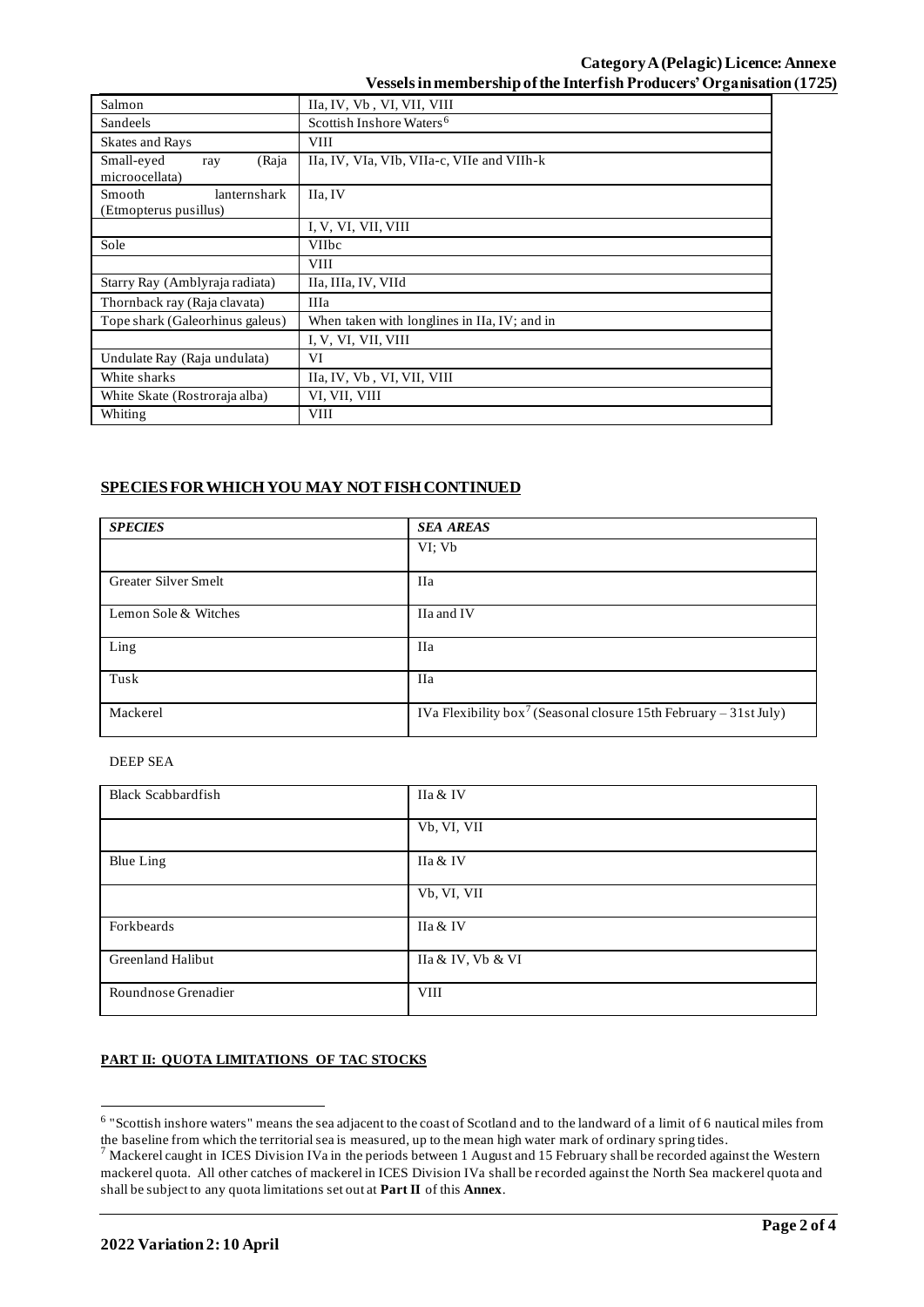# **Category A (Pelagic)Licence: Annexe**

**Vessels in membership of the Interfish Producers' Organisation (1725)**

# **LICENCE HOLDERS ARE REMINDED THAT QUOTA LIMITS ARE IN LIVE WEIGHT.**

For the conversion factors that apply see the bottom of this Annexe.

| <b>TAC SPECIES</b>                  | <b>SEA AREA</b>       | <b>OUOTA LIMIT/ MONTH</b><br><b>(UNLESS OTHERWISE</b><br><b>STATED</b> ) |
|-------------------------------------|-----------------------|--------------------------------------------------------------------------|
| <b>Greater Silver Smelt</b>         | IV                    | 0.1 tonnes per trip                                                      |
| Small-eyed ray (Raja microocellata) | $VIIf-g$              | 1.5 tonnes                                                               |
| <b>DEEP-SEA SPECIES</b>             | <b>SEA AREA</b>       |                                                                          |
| Alfonsinos                          | IV, Vb, VI, VII, VIII |                                                                          |
| Red seabream                        | VI, VII, VIII         |                                                                          |

Roundnose grenadier IIa, IV

#### A quota limitation of **100 kgs per fishing trip** will apply, either singly or collectively, to the above deep-sea stocks in the sea areas described.

|  |  |  | Live weight shall be calculated by multiplying landed weight by the conversion factors set out below. |
|--|--|--|-------------------------------------------------------------------------------------------------------|
|  |  |  |                                                                                                       |
|  |  |  |                                                                                                       |

| <b>Species</b>              | Code       | Gutted | Gutted &<br>Headed | Fillets | Parts             |
|-----------------------------|------------|--------|--------------------|---------|-------------------|
| Anglerfish                  | <b>ANF</b> | 1.22   | 3.0                |         | $3.0^{8}$         |
| <b>Bass</b>                 | <b>BSE</b> | 1.125  |                    | 2.7     |                   |
| <b>Blue Whiting</b>         | <b>WHB</b> | 1.15   |                    |         |                   |
| <b>Brill</b>                | <b>BLL</b> | 1.09   | 2.7                |         |                   |
| Cod                         | <b>COD</b> | 1.17   | 1.7                | 2.6     | 1.38 <sup>9</sup> |
| Conger Eel                  | <b>COE</b> | 1.125  |                    | 2.7     |                   |
| Common Dab                  | DAB        | 1.11   | 1.39               |         |                   |
| Common Sole                 | SOL        | 1.04   |                    | 2.5     |                   |
| Flounder                    | <b>FLE</b> | 1.08   |                    | 2.7     | $1.39^{10}$       |
| Greenland Halibut GHL       |            | 1.08   |                    |         |                   |
| Halibut                     | <b>HAL</b> | 1.08   |                    | 2.7     |                   |
| Haddock                     | <b>HAD</b> | 1.17   | 1.46               | 2.6     |                   |
| Hake                        | <b>HKE</b> | 1.11   | 1.4                | 2.6     |                   |
| Herring                     | <b>HER</b> | 1.12   | 1.19               |         |                   |
| Horse Mackerel              | <b>JAX</b> | 1.08   |                    |         |                   |
| Lemon Sole                  | <b>LEM</b> | 1.05   |                    | 2.5     |                   |
| Ling                        | <b>LIN</b> | 1.14   | 1.32               | 2.64    | $2.8^{11}$        |
| Mackerel                    | <b>MAC</b> | 1.09   |                    |         |                   |
| Megrims                     | LEZ        | 1.06   |                    | 2.5     |                   |
| Mullet                      | <b>MUL</b> | 1.125  |                    | 2.7     |                   |
| Nephrops                    | <b>NEP</b> |        |                    |         | $3.0^{6}$         |
| Plaice                      | <b>PLE</b> | 1.05   | 1.39               | 2.4     |                   |
| Pollack                     | POL        | 1.17   | 1.36               | 2.7     |                   |
| Redfish                     | <b>RED</b> | 1.19   |                    |         |                   |
| Red Mullet                  | <b>MUR</b> | 1.125  |                    | 2.7     |                   |
| Saithe                      | <b>POK</b> | 1.19   | 1.44               | 2.9     |                   |
| Skates & Rays <sup>12</sup> |            | 1.13   |                    |         | $2.09^{13}$       |
| Picked dogfish              | <b>DGS</b> | 1.35   |                    | 2.7     | $2.52^{8}$        |
| Tope                        | GAG        | 1.125  |                    |         |                   |
| Turbot                      | <b>TUR</b> | 1.09   |                    | 2.7     |                   |

<sup>8</sup> Tails

<sup>9</sup> Headed

<sup>10</sup> Gutted, headed and skinned

<sup>11</sup> Gutted and salted

 $12$  Species specific codes and ID guides are available from your local fisheries office

<sup>13</sup> Wings